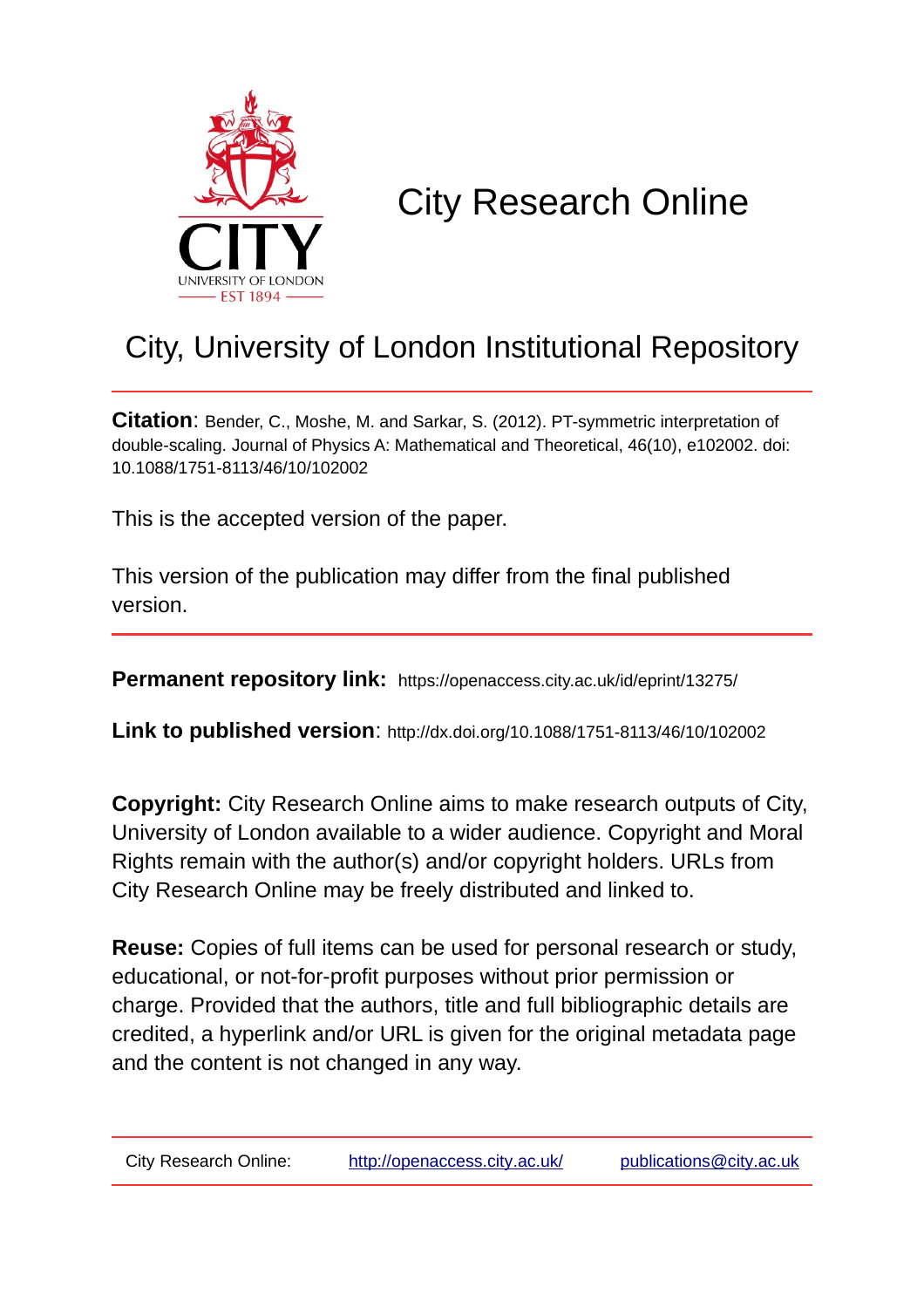### PT -Symmetric Interpretation of Double-Scaling

Carl M Bender<sup>a,</sup> $\ddagger$ , Moshe Moshe<sup>b,  $\xi$ </sup>, Sarben Sar[k](#page-1-2)ar<sup>c,||</sup>

<sup>a</sup>Department of Physics, Washington University, St. Louis MO 63130, USA  $b$ Department of Physics, Technion – Israel Institute of Technology, 32000 Haifa, Israel <sup>c</sup>Department of Physics, King's college London, Strand, London WC2R 2LS, UK

**Abstract.** The conventional double-scaling limit of an  $O(N)$ -symmetric quartic quantum field theory is inconsistent because the critical coupling constant is negative. Thus, at the critical coupling the Lagrangian defines a quantum theory with an upsidedown potential whose energy appears to be unbounded below. Worse yet, the integral representation of the partition function of the theory does not exist. It is shown that one can avoid these difficulties if one replaces the original theory by its  $\mathcal{PT}$ -symmetric analog. For a zero-dimensional  $O(N)$ -symmetric quartic vector model the partition function of the  $\mathcal{PT}$ -symmetric analog is calculated explicitly in the double-scaling limit.

PACS numbers: 11.15.Pg, 11.30.Er, 03.65.Db

Submitted to: J. Phys. A: Math. Gen.

#### 1. Introduction

The techniques of  $\mathcal{PT}$  quantum mechanics have been used to solve several long-standing problems, such as the violation of unitarity in the Lee model [\[1\]](#page-10-0) and the appearance of ghosts in the Pais-Uhlenbeck model [\[2\]](#page-10-1) and in other field-theory models [\[3\]](#page-10-2). In this paper we clarify a serious problem with the double-scaling limit in quantum field theory that in our opinion has not yet been satisfactorily addressed; namely, that the critical coupling constant  $g_{\text{crit}}$  is negative. Since  $g_{\text{crit}} < 0$ , the double-scaling limit appears to be unphysical because near  $g_{\text{crit}}$  the potential is upside-down and the energy appears to be unbounded below. However, we show that if we approach the critical theory in a  $\mathcal{PT}$ symmetric fashion, the resulting correlated limit gives a physically acceptable quantum theory. Here, we study the double-scaling limit of a zero-dimensional  $O(N)$ -symmetric quartic vector field-theoretic model. (In a more detailed paper we will show that the same approach works for theories in higher dimension [\[4\]](#page-10-3).)

```
‡ email: cmb@wustl.edu
§ email: moshe@technion.ac.il
k email: sarben.sarkar@kcl.ac.uk
```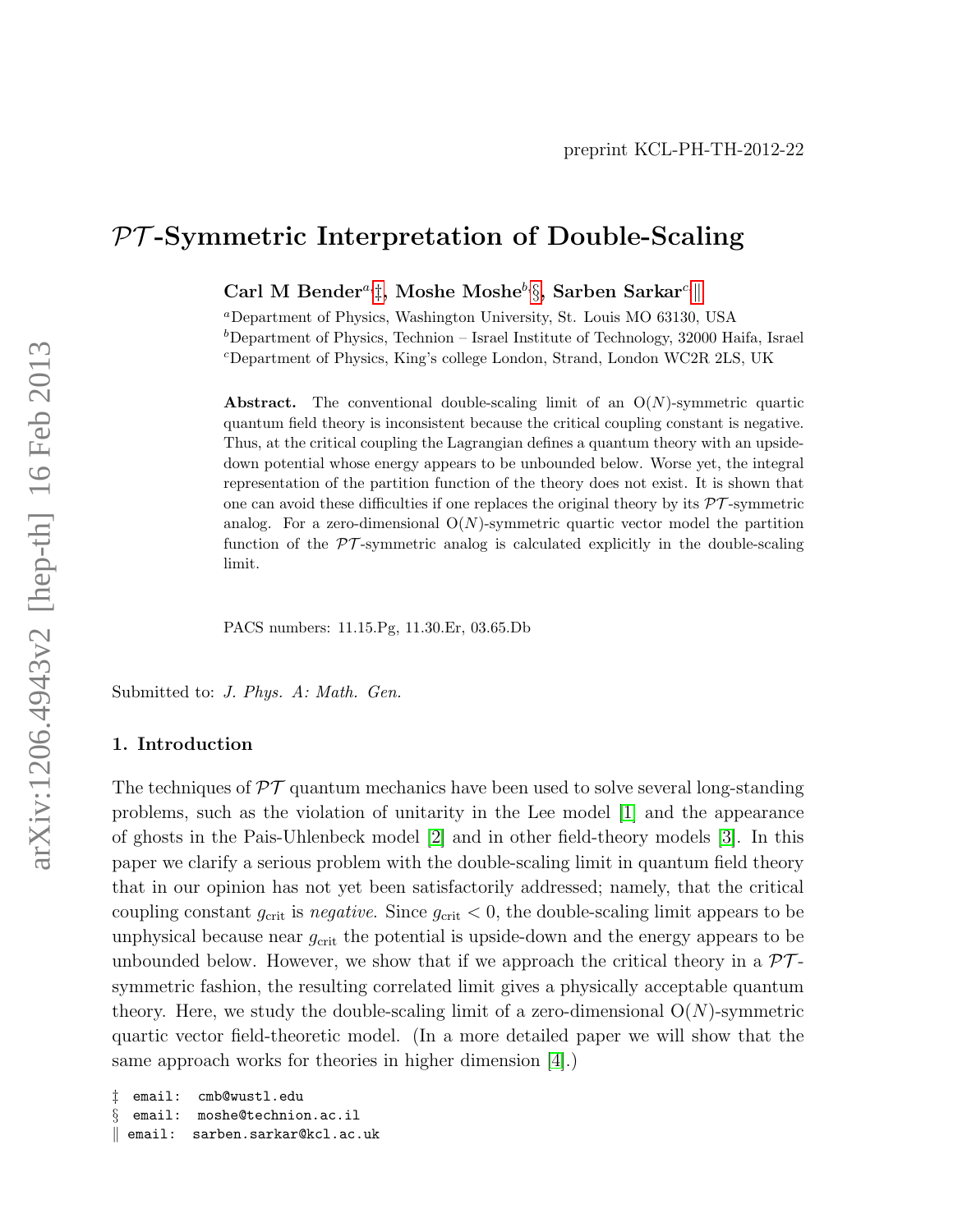#### PT-Symmetric Interpretation of Double-Scaling 2

To explain the mathematical problem addressed in this paper we consider the partition function  $Z(q)$  for a toy zero-dimensional quartic quantum field theory model:

<span id="page-2-0"></span>
$$
Z(g) = \frac{1}{\sqrt{2\pi}} \int_{-\infty}^{\infty} dx \, e^{-x^2/2 - gx^4/4},\tag{1}
$$

where the coupling constant q is assumed at first to be positive. The weak-coupling series for  $Z(q)$  is obtained by expanding the integrand of [\(1\)](#page-2-0) in powers of g and then integrating term by term. (This is a trivial application of Watson's Lemma [\[5\]](#page-10-4).) The result is the (divergent) asymptotic-series representation for  $Z(q)$ :

<span id="page-2-1"></span>
$$
Z(g) \sim \sum_{n=0}^{\infty} (-g)^n \frac{(4n-1)!!}{4^n n!} \qquad (g \to 0^+).
$$
 (2)

This series alternates in sign when  $g > 0$  and it can be Borel summed to recover the integral representation [\(1\)](#page-2-0).

The integral representation [\(1\)](#page-2-0) for  $Z(g)$  ceases to exist when g is negative. Thus, to study the behavior of  $Z(g)$  for negative g we evaluate the integral for positive g in terms of a parabolic cylinder function [\[6\]](#page-10-5):

<span id="page-2-2"></span>
$$
Z(g) = (2g)^{-1/4} e^{1/(8g)} D_{-1/2} \left( 1/\sqrt{2g} \right). \tag{3}
$$

We conclude from this formula that  $Z(g)$  is a multiple-valued function of g; it is defined on a four-sheeted Riemann surface and is complex when  $g$  is negative. Thus, to evaluate  $Z(g)$  for  $g < 0$  we must define precisely the path from positive to negative g. We obtain four possible values for  $Z(g)$  depending on how we rotate in the complex-g plane from  $g > 0$  to  $g < 0$ .

Even though  $Z(g)$  is a four-valued function of g, each term in the asymptotic series [\(2\)](#page-2-1) is single valued. The resolution of this apparent discrepancy lies in identifying the wedge-shaped region in which a series is asymptotic to the function that it represents; this region is called a Stokes wedge. (For a detailed discussion of Stokes wedges see Refs. [\[5,](#page-10-4) [7\]](#page-10-6).) The angular opening of the Stokes wedge for  $D_{\nu}(x)$  for  $x \gg 1$  is  $|\arg x| < 3\pi/4$  [\[5\]](#page-10-4). Thus, in the complex-g plane the Stokes wedge is centered about the real-g axis and the full opening angle is  $3\pi$ . This means that the series [\(2\)](#page-2-1) is asymptotic to  $Z(g)$  in [\(3\)](#page-2-2) on the negative-g axes  $\arg g = \pm \pi$  as  $|g| \to 0$ . Thus, we have the paradoxical result that on the negative axes [\(2\)](#page-2-1) is real while  $Z(g)$  is complex. This happens because the imaginary part of  $Z(q)$  is *subdominant* (exponentially small); it is of order  $e^{1/g}$ , as can be determined by a saddle-point calculation.

In this paper we are interested in the partition function for negative coupling constant [\[8\]](#page-10-7). However, we will not be interested in the complex partition function that one obtains by rotating  $x^2 + gx^4$  from positive g to negative g in the complex-g plane. Rather, we will keep the coupling constant g fixed and perform the  $\mathcal{PT}$ -symmetric limit of  $x^2 + gx^2(ix)^{\epsilon}$  as  $\varepsilon$  goes from 0 to 2 [\[9\]](#page-10-8). The resulting partition function is

$$
Z(g) = \frac{1}{\sqrt{2\pi}} \int_C dx \, e^{-x^2/2 + gx^4/4},\tag{4}
$$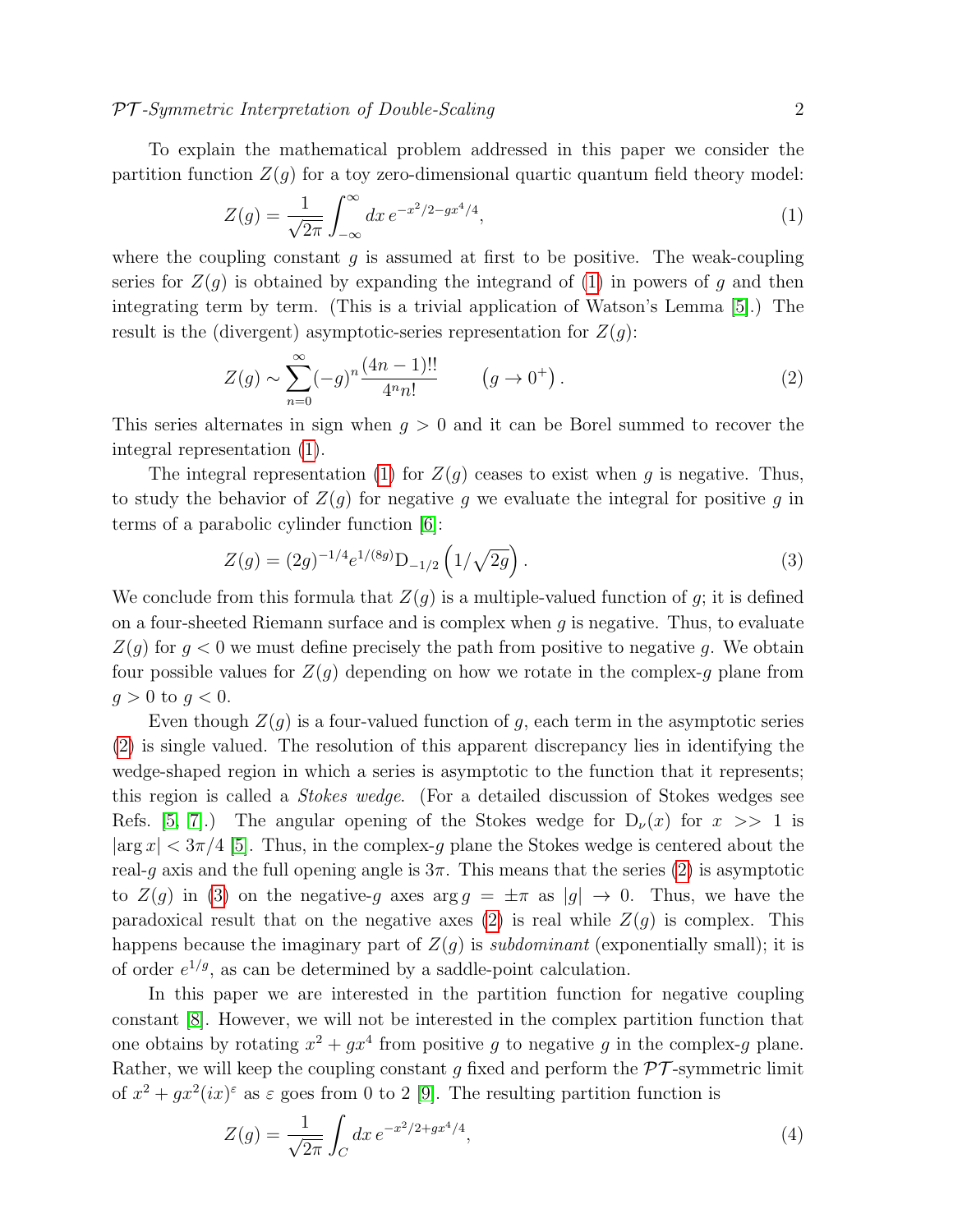where  $C$  is a comlex contour of integration. The original integration path lies on the real axis when  $\varepsilon = 0$ . The path rotates downward into the complex plane as  $\varepsilon$  increases. When  $\varepsilon = 2$ , the final contour C comes inward from  $x = \infty$  in the  $45^{\circ}$  wedge  $-7\pi/8 < \arg x < -5\pi/8$  and goes back out to  $x = \infty$  in the 45<sup>°</sup> wedge  $-3\pi/8 < \arg x < -\pi/8$ . As a consequence, this partition function is real. This is the N-dimensional version of the  $\mathcal{PT}$ -symmetric theory that is studied in this paper.

This paper is organized as follows. Correlated limits are explained in Sec. [2](#page-3-0) using several illustrative examples. Then the uncorrelated and correlated expansions of an  $O(N)$ -symmetric vector theory in zero dimensions are investigated in Secs. [3](#page-6-0) and [4](#page-7-0) and problems with implementing the double-scaling limit are described. To solve these problems the vector theory is reformulated as a  $\mathcal{PT}$ -symmetric model in Sec. [5,](#page-7-1) and the uncorrelated and correlated expansions of this  $\mathcal{PT}$ -symmetric model are derived in Secs. [6](#page-8-0) and [7.](#page-9-0) Brief concluding remarks are given in Sec. [8.](#page-10-9)

#### <span id="page-3-0"></span>2. Correlated limits

Correlated limits arise frequently in physical problems when there are two parameters, say  $\varepsilon$  and  $\alpha$ , and  $\varepsilon$  is treated as small  $(\varepsilon \ll 1)$  so that it plays the role of a perturbation parameter. If we treat  $\alpha$  as fixed, the solution  $\mathcal{S}(\varepsilon,\alpha)$  to the problem is a formal perturbation series in powers of  $\varepsilon$ :  $\mathcal{S}(\varepsilon, \alpha) \sim \sum_{n=0}^{\infty} a_n(\alpha) \varepsilon^n$ . Usually, the perturbation series is a divergent asymptotic series in which each term in the series is negligible relative to the previous term as  $\varepsilon$  tends to 0; that is,  $a_n(\alpha)\varepsilon^n \ll a_{n-1}(\alpha)\varepsilon^{n-1}$  as  $\varepsilon \to 0$ for all n. A correlated limit occurs when we do not treat  $\alpha$  as fixed, but rather allow it to tend to a limit as  $\varepsilon \to 0$ ; that is, we take  $\alpha$  to depend on  $\varepsilon$ :  $\alpha = \alpha(\varepsilon)$ .

A nontrivial correlated limit arises if we choose the functional dependence so that all terms in the perturbation series become comparable as  $\varepsilon \to 0$ . When this happens, the series undergoes a transmutation in which it depends on just *one parameter*, which we call  $\gamma$ . In this correlated limit the perturbation series still diverges, but we sum the series for  $\mathcal{S}(\gamma)$  by using Borel summation. Correlated limits are remarkable in that  $\mathcal{S}(\gamma)$  is a universal function that reveals the essential features of the problem while being insensitive to specific details. Often,  $S(\gamma)$  is *entire* (analytic for all  $\gamma$ ).

This paper examines the correlated limit of  $O(N)$ -symmetric quantum field theories. Such theories have been used to model a variety of physical phenomena because the large-N expansion in powers of  $1/N$  often reveals the phase structure of the theory; quantities such as masses and Green's functions can be expressed as asymptotic series having the form  $\sum_{k=0}^{\infty} a_k N^{-k}$  [\[10\]](#page-10-10). In the *double-scaling* limit  $N \to \infty$  and  $g \to g_{\rm crit}$ in a correlated fashion in which all terms in the  $1/N$  expansion are of comparable size. In the correlated limit the sum of the series is no longer dominated by early terms; the  $N^{-k}$  power in the kth term is compensated by a sizable coefficient  $a_k$  [\[11\]](#page-11-0). Furthermore, this limit is characterized by a universal function of the parameters that describes the correlated limit  $[11]$ . In the correlated limit  $O(N)$ -symmetric vector models represent discretized branched polymers. Additionally, dynamically triangulated random surfaces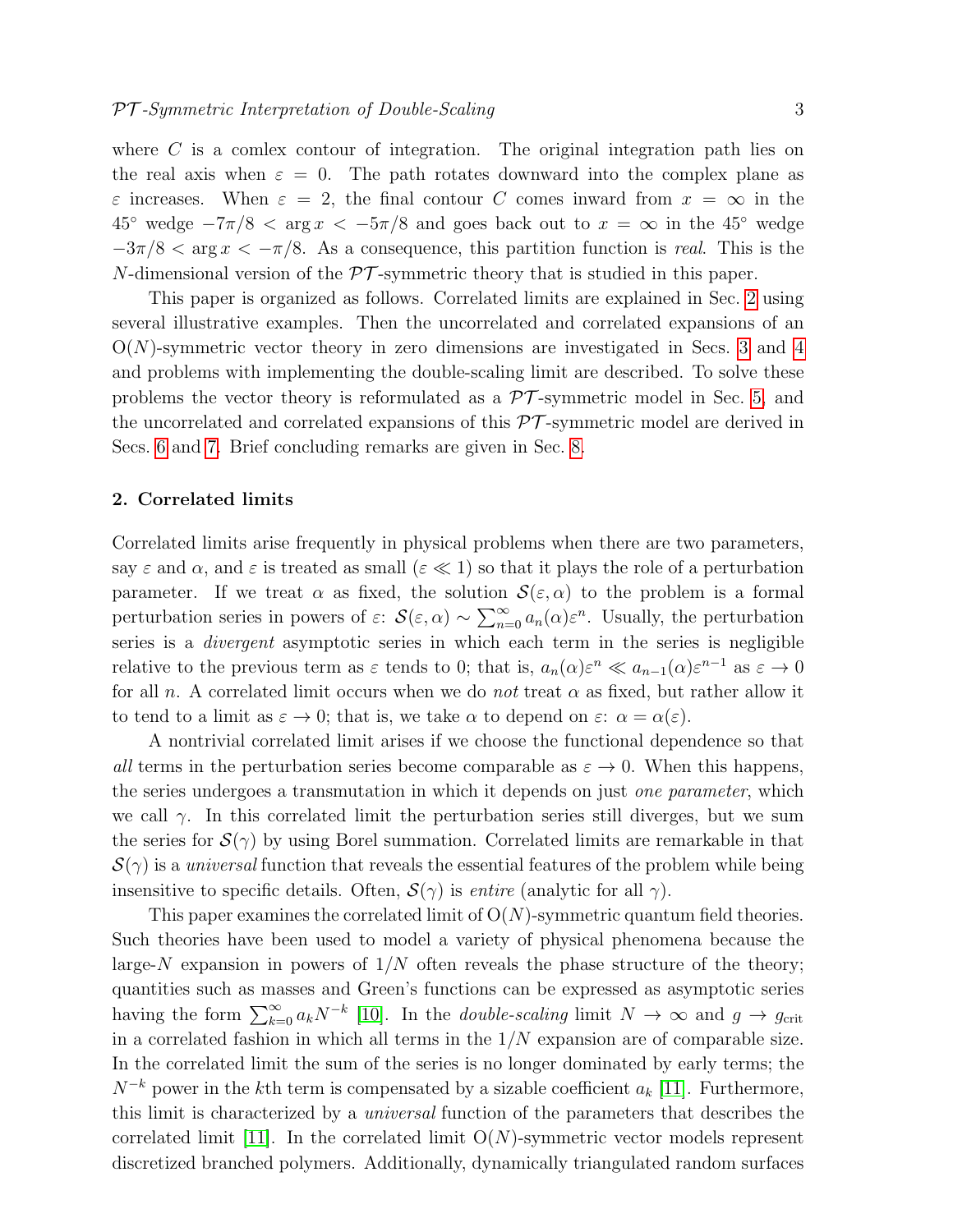summed on different topologies can be represented by matrix models in the doublescaling limit [\[7,](#page-10-6) [12\]](#page-11-1).

#### We have devised three elementary examples to illustrate correlated limits:

Example 1: Behavior of a nonuniformly convergent Fourier sine series near the boundary of its interval of convergence. Here, the number of terms  $N$  in the partial sum of the Fourier series is correlated with the distance  $x$  to the boundary. This limit is described by the Gibbs function  $G(\gamma) = \text{Si}(2\gamma)$  (the sine-integral function), where  $N \to \infty$ ,  $x \to 0$ , and  $\gamma \equiv Nx$ . The Gibbs function is entire and it is universal because it describes the behavior of the Fourier sine series for any differentiable function  $f(x)$ such that  $f(0) \neq 0$  and/or  $f(\pi) \neq 0$ . To explain the famous universal 18% overshoot exhibited by all nonuniformly convergent Fourier series at the boundary, we simply verify that  $G'(\pi/2) = 0$  and that  $G(\pi/2) = 1.18...$ 

Example 2: Laplace's method for the asymptotic expansion of integrals. To find the large-N behavior of the Laplace integral

<span id="page-4-1"></span>
$$
Z(N) = \int_0^\infty dr \, e^{-NS(r)},\tag{5}
$$

we assume that  $S'(r) > 0$  for all  $r \geq 0$  and use repeated integration by parts to obtain the complete asymptotic expansion of  $Z(N)$  as  $N \to \infty$  [\[5\]](#page-10-4):

<span id="page-4-0"></span>
$$
Z(N) \sim e^{-NS(0)} \sum_{k=1}^{\infty} N^{-k} \left[ \frac{1}{S'(r)} \frac{d}{dr} \right]^{k-1} \frac{1}{S'(r)} \Big|_{r=0}.
$$
 (6)

This is an uncorrelated large-N expansion.

Laplace's method emerges as a correlated limit of integration by parts: Suppose now that  $S'(0)$  is small [but that the higher derivatives of  $S(r)$  are not small at  $r = 0$ ]. As  $S'(0) \to 0$ , the kth term in [\(6\)](#page-4-0) is approximated by

$$
N^{-k}[-2S''(0)]^{k-1}[S'(0)]^{1-2k}\Gamma(k-1/2)/\Gamma(1/2)
$$
\n(7)

because this has the greatest number of powers of  $S'(0)$  in the denominator. Consider the correlated limit  $N \to \infty$ ,  $S'(0) \to 0$ , where  $\gamma^2 \equiv N[S'(0)]^2/S''(0)$  is a fixed parameter. [We assume that  $S''(0) > 0$  so that  $\gamma^2 > 0$ .] In this limit [\(6\)](#page-4-0) becomes

$$
Z(\gamma) \sim \frac{e^{-NS(0)}}{\sqrt{NS''(0)}} \sum_{k=0}^{\infty} (-2)^k \gamma^{-2k-1} \frac{\Gamma(k+1/2)}{\Gamma(1/2)}.
$$
 (8)

This series diverges, but we can obtain its Borel sum in terms of the parabolic cylinder function  $D_{\nu}(z)$  [\[6\]](#page-10-5):

<span id="page-4-3"></span>
$$
Z(\gamma) \sim e^{-NS(0)} \exp\left(\gamma^2/4\right) D_{-1}(\gamma) / \sqrt{NS''(0)}.
$$
 (9)

The function  $Z(\gamma)$  is entire. Also, it is universal because it depends only on the two numbers  $S(0)$  and  $S''(0)$ , and thus it applies *universally* to all functions  $S(r)$  with these particular values. [In contrast, the uncorrelated series [\(6\)](#page-4-0) depends on all derivatives of  $S(r)$  at  $r = 0$ .

For the special value  $\gamma = 0$ ,  $D_{-1}(0) = \sqrt{\pi/2}$  gives the famous result

<span id="page-4-2"></span>
$$
Z(N) \sim e^{-NS(0)} \sqrt{\pi/[2NS''(0)]} \quad (N \to \infty)
$$
\n
$$
(10)
$$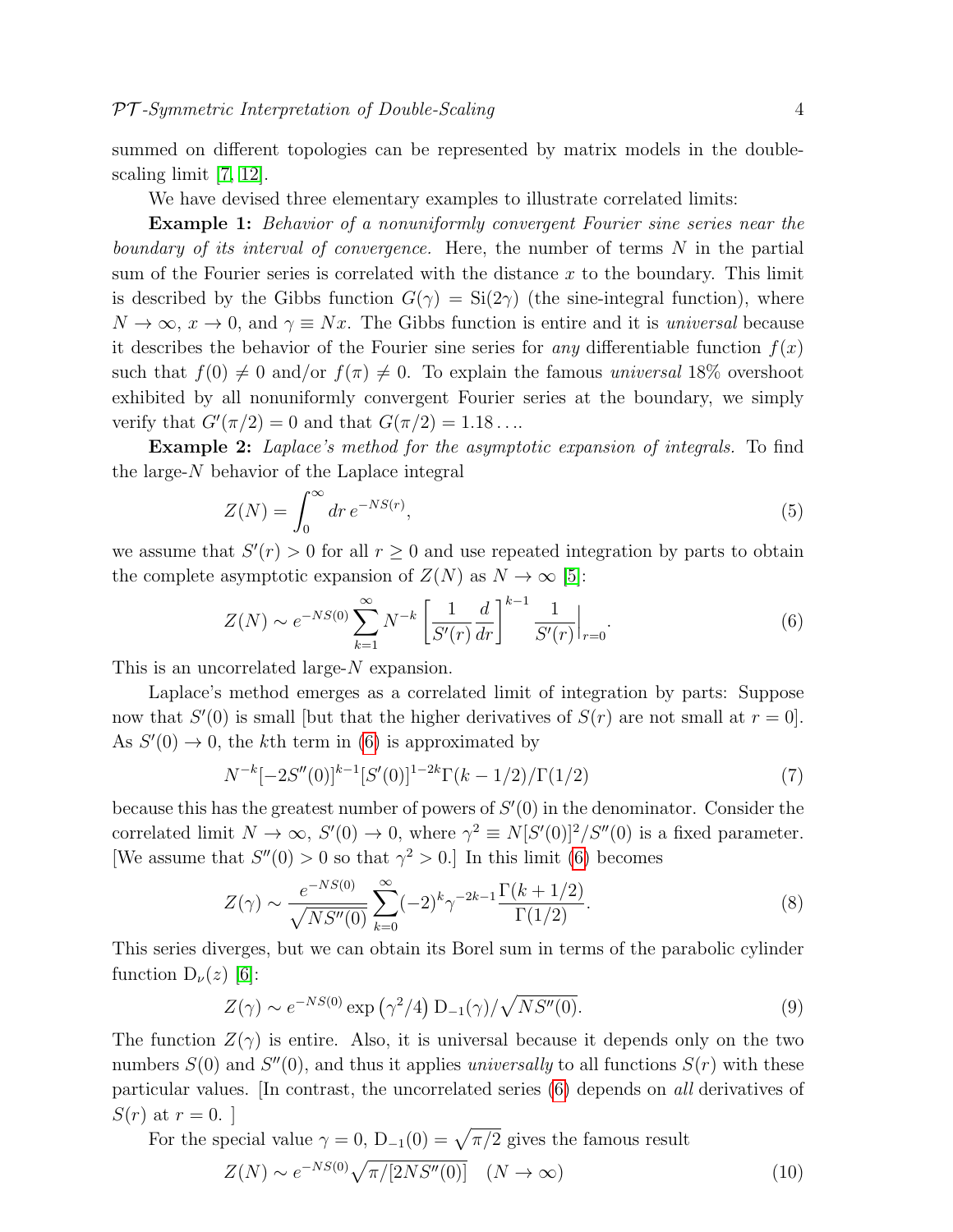of Laplace's method applied to [\(5\)](#page-4-1). The asymptotic formula [\(10\)](#page-4-2) is a limiting case of the correlated limit [\(9\)](#page-4-3) for which  $S'(0) = 0$  and  $S''(0) > 0$ . Thus, (9) describes the approach of  $Z(\gamma)$  to Laplace's asymptotic formula [\(10\)](#page-4-2). To be precise, the asymptotic expansion of the Laplace integral is controlled by the function  $S(r)$  at its Laplace point (that is, its maximum point). Laplace's formula [\(10\)](#page-4-2) gives the asymptotic behavior of the integral for the special case in which  $S(r)$  is *level* (has a vanishing derivative) at its Laplace point. Thus, the correlated limit describes in a smooth and universal fashion what happens as the derivative of  $S(r)$  approaches 0 at the Laplace point, just as the Gibbs function describes in a smooth and universal fashion how a nonuniformly convergent Fourier series for  $f(x)$  behaves as x approaches the boundary of the interval.

**Example 3:** Transition in a quantum-mechanical wave function between a classically allowed region and a classically forbidden region. This transition is described by the universal Airy function  $Ai(\gamma)$ , which is obtained by summing the divergent WKB series in the correlated limit  $\hbar \to 0$ ,  $x \to 0$  (where x is the distance to the turning point), with the ratio  $\gamma = x^{3/2}/\hbar$  held fixed. Consider the one-turning-point problem for the Schrödinger equation  $\hbar^2 \phi''(x) = Q(x)\phi(x)$ , where  $Q(x)$  is linear in x near the turning point at  $x = 0$ :  $Q(x) \sim ax$  ( $x \to 0$ ). When  $x \neq 0$  the WKB approximation to  $\phi(x)$  is

$$
\phi_{\text{WKB}}(x) = \exp\left[\frac{1}{\hbar} \int_0^x ds \sum_{n=0}^\infty \hbar^n S_n(s)\right] \quad (\hbar \to 0),\tag{11}
$$

where  $S_0(x) = \pm \sqrt{Q(x)}$ ,  $S_1(x) = -Q'(x)/[4Q(x)]$ , and  $S_n(x)$  obeys the recursion relation  $2S_0(x)S_n(x) = -S'_{n-1}(x) - \sum_{j=1}^{n-1} S_j(x)S_{n-j}(x)$  for  $n \ge 2$ .

The WKB approximation  $\phi_{\text{WKB}}(x)$  is invalid at the turning point because it blows up at  $x = 0$  while the exact solution  $\phi(x)$  remains finite. To see how the WKB solution behaves as x approaches 0, we choose the negative solution for  $S_0$ :  $S_0(x) \sim -\sqrt{ax}$ . Then,  $S_1(x) \sim -1/(4x)$  and the functions  $S_n(x)$  have the asymptotic form

$$
S_n(x) \sim -4^{-n} a^{1/2 - n/2} x^{1/2 - 3n/2} s_n \quad (x \to 0),
$$
\n(12)

where  $s_n = (4 - 3n)s_{n-1} - \frac{1}{2}$  $\frac{1}{2}\sum_{j=1}^{n-1} s_j s_{n-j}$  for  $n \geq 2$  and  $s_0 = s_1 = 1$ . The numerical coefficients  $s_n$  become complicated as n increases, but an easy way to understand the WKB series is to exponentiate it:

<span id="page-5-0"></span>
$$
\exp\left[\sum_{n=2}^{\infty} \varepsilon^{n-1} \int dx \, S_n(x)\right] = \sum_{k=0}^{\infty} (-1)^k g_k \gamma^{-k},\tag{13}
$$

where  $\gamma = a^{1/2}x^{3/2}/\hbar$ . The numerical coefficients  $g_n$  in the exponentiated series [\(13\)](#page-5-0) now have the simple form  $g_k = \pi^{-1/2} \Gamma(3k + 1/2) 9^{-k} / \Gamma(2k + 1)$ . The series on the right side of [\(13\)](#page-5-0) is just the asymptotic expansion of the Airy function Ai(z) as  $z \to +\infty$ :

$$
\text{Ai}(z) \sim \frac{z^{-1/4}}{2\sqrt{\pi}} e^{-\frac{2}{3}z^{3/2}} \sum_{k=0}^{\infty} (-1)^k g_k z^{-3k/2}.
$$
 (14)

This series diverges but it is Borel summable; in the correlated limit  $\hbar \to 0$ ,  $x \to 0$ ,  $\gamma$ fixed, the solution to the Schrödinger equation is  $\phi(\gamma) = cAi(\gamma)$ , where c is an arbitrary constant. This shows that the solution to the famous one-turning-point problem is a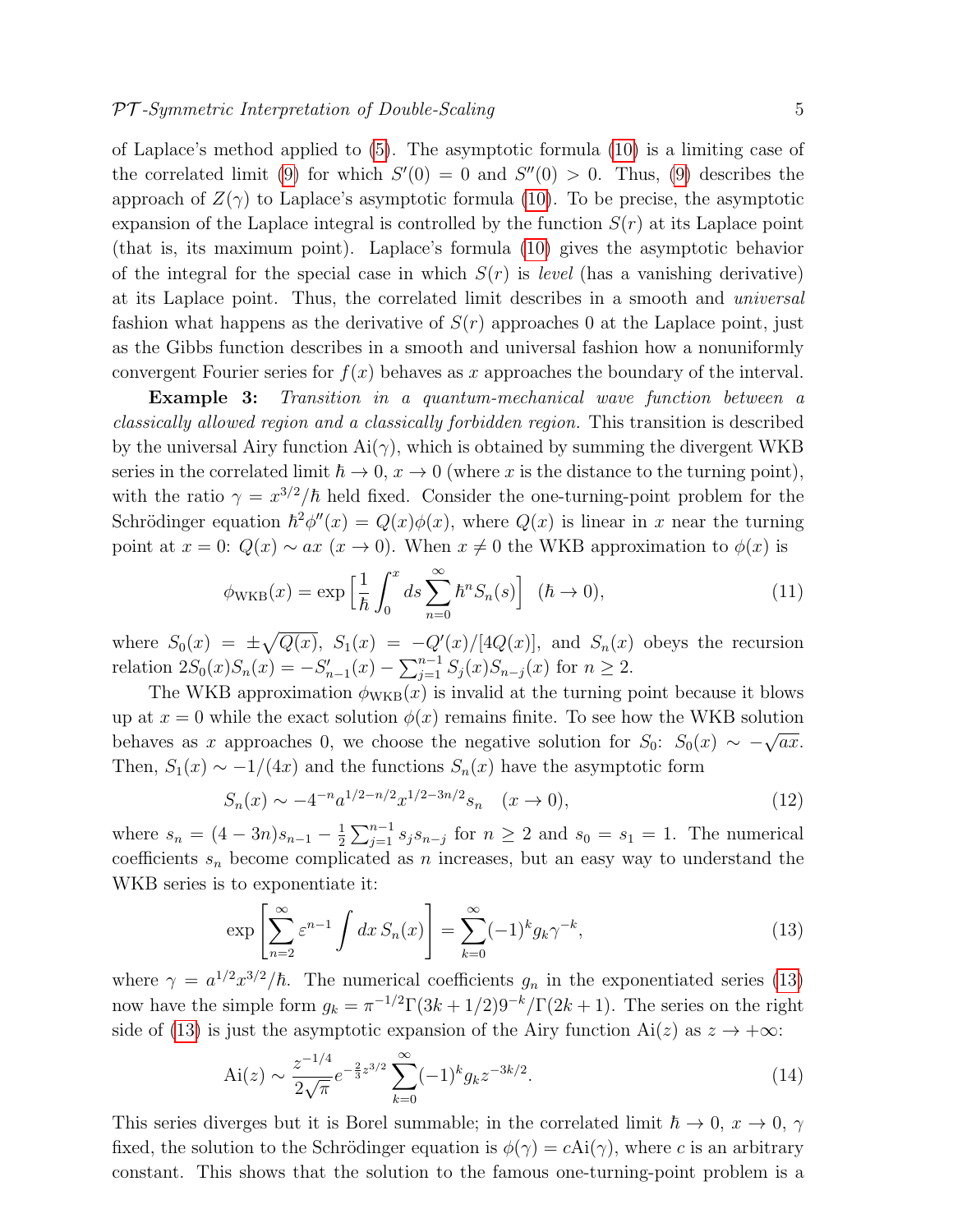correlated limit. The Airy function is an *entire* function of  $\gamma$  and it is universal because it is valid for all potentials  $Q(x)$  that vanish linearly at the turning point.

#### <span id="page-6-0"></span>3. Uncorrelated large- $N$  series for quantum field theory in zero dimensions

The partition function

<span id="page-6-2"></span>
$$
Z = \int d^{N+1}x \exp\left[-\frac{1}{2}\sum_{n=1}^{N+1}x_n^2 - \frac{\lambda}{4}\left(\sum_{n=1}^{N+1}x_n^2\right)^2\right]
$$
(15)

represents a zero-dimensional quartic quantum field theory having  $O(N+1)$  symmetry. The coupling constant  $\lambda$  is assumed to be *positive* so that the integral converges. To derive an uncorrelated large- $N$  expansion of  $Z$ , we exploit the rotational symmetry by introducing the radial variable r,  $\sum_{n=1}^{N+1} x_n^2 = Nr^2$ , and we let  $\lambda = g/N$ . The partition function now takes the one-dimensional form

<span id="page-6-1"></span>
$$
Z = \mathcal{A}_{N+1} \int_0^\infty dr \, e^{-NL(r)},\tag{16}
$$

where  $\mathcal{A}_N = 2\pi^{N/2}/\Gamma(N/2)$  is the surface area of an N-dimensional sphere of radius 1 and  $L(r) = r^2/2 + qr^4/4 - \log r$ . We emphasize that we must assume that g is positive so that the integral representation  $(16)$  for the partition function Z converges.

The integral [\(16\)](#page-6-1) is a Laplace integral and the correlated expansion of the Laplace integral [\(5\)](#page-4-1) was considered earlier. However, in contrast with  $Z(N)$  in (5),  $L'(r)$  is not positive. We will see that as a result, the correlated limit of [\(16\)](#page-6-1) lies in a different universality class and is characterized by a different universal function; specifically, the universal function for [\(16\)](#page-6-1) is an Airy function rather than a parabolic cylinder function.

The standard procedure (Laplace's method) for finding the large- $N$  asymptotic behavior of the integral [\(16\)](#page-6-1) begins by locating the Laplace points, which are the zeros of  $L'(s) = r + qr<sup>3</sup> - 1/r$ . Just one Laplace point  $r_0 = \sqrt{(G-1)/(2g)}$ , where  $G \equiv$ √  $\overline{1 + 4g}$ , lies in the range of integration  $0 \leq r < \infty$ . Laplace's method relies on the crucial fact that if  $r_0$  is a global minimum of  $L(r)$ , then as  $N \to \infty$  the entire asymptotic expansion of the integral is determined by the behavior of  $L(r)$  on the infinitesimal region  $r_0 - \varepsilon < r < r_0 + \varepsilon$  containing  $r_0$ . [The Laplace point  $r_0$  is a global minimum because  $L''(r) = 1 + 3gr^2 + 1/r^2$  and  $L''(r_0) = 2G > 0$ . We thus Taylor expand  $L(r)$ about  $r_0$  and conclude that for large N,

$$
Z \sim A_{N+1} e^{-NL(r_0)} \int_{r_0-\varepsilon}^{r_0+\varepsilon} dr \, e^{-NG(r-r_0)^2} \exp\left[-\sum_{k=3}^{\infty} \frac{N}{k!} L^{(k)}(r_0) (r-r_0)^k\right].
$$

To evaluate this integral we translate the integration region by substituting  $t =$ To evaluate this integral we translate the integration region by substituting  $t = r - r_0$  and then we perform the scaling  $t = u/\sqrt{NG}$ . Because the sum in square brackets begins at  $k = 3$ , all terms in the sum are small as  $N \to \infty$ . Thus, we can expand the exponential in powers of u. Making only transcendentally small errors, we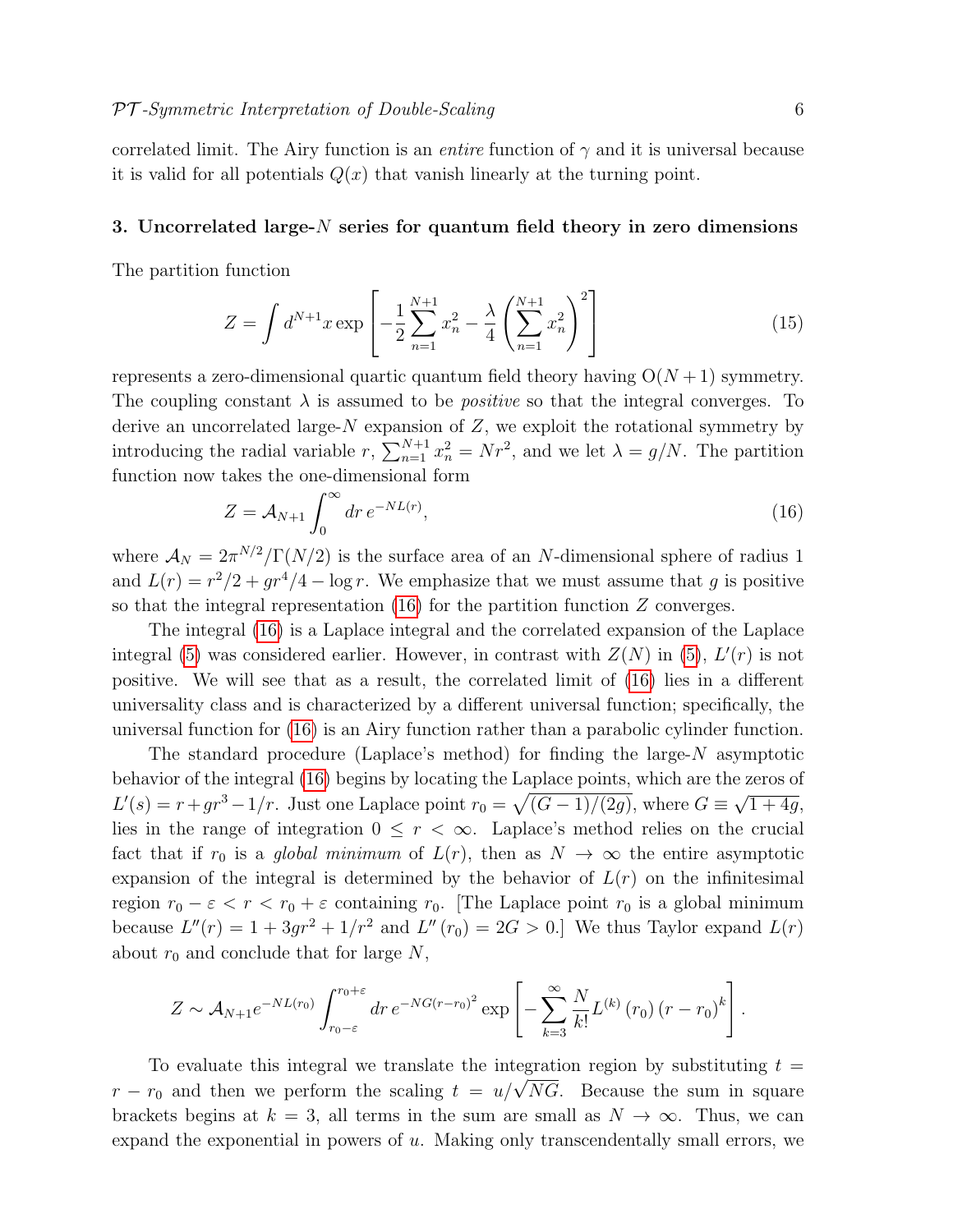extend the range of integration to  $-\infty < u < \infty$ , and perform the Gaussian integrals term-by-term. This yields an infinite series in powers of  $1/N$ :

<span id="page-7-2"></span>
$$
Z \sim \frac{\mathcal{A}_{N+1}e^{-NL(r_0)}}{\sqrt{NG/\pi}} \sum_{k=0}^{\infty} a_k N^{-k} \quad (N \to \infty).
$$
 (17)

This is the full asymptotic expansion of  $Z$  and it is the *uncorrelated* large- $N$  expansion of the partition function [\(15\)](#page-6-2). Only integer powers of  $N^{-1}$  appear in this expansion; there are no half-odd-integer powers because Gaussian integrals over odd powers of  $u$ vanish. The first three coefficients in this series are explicitly

$$
a_0 = 1, \quad a_1 = \frac{5 - 6G^2 - G^3}{24G^3}, \quad a_2 = \frac{385 - 924G^2 - 10G^3 + 684G^4 + 12G^5 - 143G^6}{1152G^6}.
$$

#### <span id="page-7-0"></span>4. Correlated limit of the large- $N$  expansion [\(17\)](#page-7-2)

Proceeding formally, we now attempt to construct a correlated large-N limit of the expansion in [\(17\)](#page-7-2). For all terms in the expansion to have the same order of magnitude, the correlated limit must be  $N \to \infty$  and  $g \to g_{\rm crit} = -1/4$  (that is,  $G \to 0$ ) with  $\gamma \equiv N G^{3}/2$ . In this limit the asymptotic approximation [\(17\)](#page-7-2) becomes

<span id="page-7-3"></span>
$$
Z \sim \frac{\mathcal{A}_{N+1}e^{-NL(r_0)}}{\sqrt{NG/\pi}} \left(1 + \frac{5}{48\gamma} + \frac{385}{4608\gamma^2} + \ldots \right). \tag{18}
$$

We recognize that the series in [\(18\)](#page-7-3) is the asymptotic expansion for large  $\gamma$  of  $\mathrm{Bi}(\gamma^{2/3})$  $\sqrt{\pi}e^{-2\gamma/3}\gamma^{1/6}$ . [This is like the series in [\(13\)](#page-5-0) for the Airy function Ai, but it does not alternate in sign.] Thus, we are tempted to conclude that the correlated limit of the series [\(17\)](#page-7-2) is

<span id="page-7-4"></span>
$$
Z \sim \mathcal{A}_{N+1} e^{NL(\sqrt{2})} 2^{-1/6} \pi N^{-1/3} \text{Bi}(\gamma^{2/3}) e^{-2\gamma/3}.
$$
 (19)

However, this correlated limit is invalid because it requires that  $q < 0$ . Furthermore, to obtain the Airy function Bi in [\(19\)](#page-7-4), we have had to sum a nonalternating divergent series; such a series is not Borel summable.

#### <span id="page-7-1"></span>5.  $PT$ -symmetric reformulation of the theory

In place of [\(15\)](#page-6-2) we consider the  $O(N + 1)$ -symmetric partition function  $Z =$ Re  $\int d^{N+1}x e^{-L}$ , where we assume that N is an even integer. The Lagrangian L has the form

$$
L = \frac{1}{2} \sum_{j=1}^{N+1} x_j^2 + \frac{\lambda i^{\varepsilon}}{2 + \varepsilon} \left( \sum_{j=1}^{N+1} x_j^2 \right)^{1 + \varepsilon/2}.
$$
 (20)

The multiple integral above is taken on the real axis and it converges if  $\varepsilon < 1$ .

We let  $\lambda = gN^{-\epsilon/2}$  and again introduce the radial variable r by  $\sum_{n=1}^{N+1} x_n^2 = Nr^2$ . The crucial assumption that  $N$  is *even* allows us to extend the radial integral to the entire real- $r$  axis:

<span id="page-7-5"></span>
$$
Z = \frac{1}{2} \mathcal{A}_{N+1} \int_{-\infty}^{\infty} dr \, e^{-N\mathcal{L}(r)},\tag{21}
$$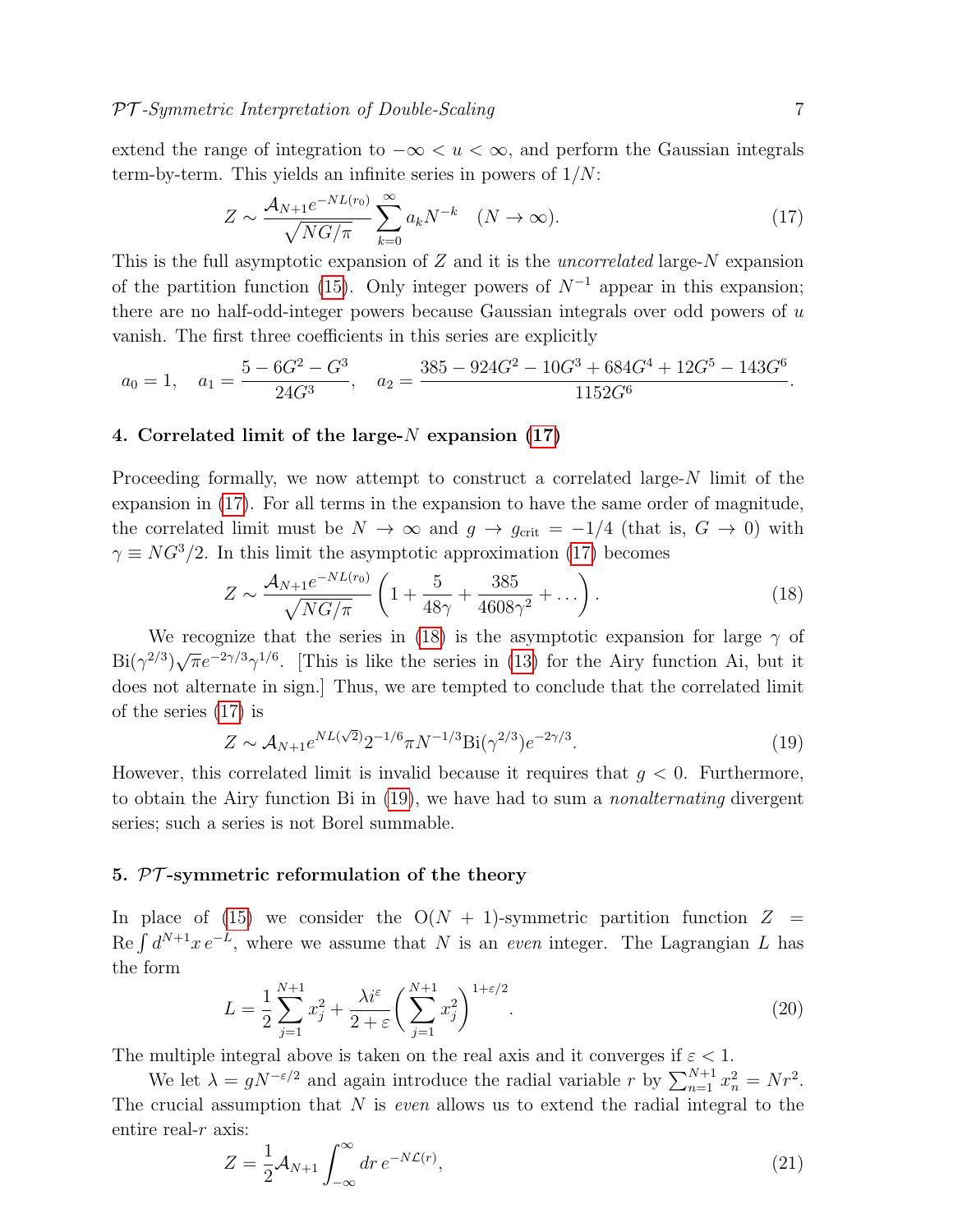

<span id="page-8-1"></span>**Figure 1.** The four saddle points [zeros of  $\mathcal{L}'(r)$ ] for the case  $g < 1/4$  with the up and down directions indicated by the letters U and D. The steepest-descent path is  $PT$ -symmetric (left-right symmetric) and runs along the real axis between the distant pair of saddle points. Then it turns downward, curves, and asymptotes at  $-\pi/4$  and at  $-3\pi/4$ . For large N the contribution to the integral is localized at the pair of saddle points nearest the origin.

where  $\mathcal{L} = r^2/2 + qr^2(ir)^{\epsilon}/(2+\epsilon) - \log r$ . This Laplace integral is real because the integrand is  $\mathcal{PT}$  symmetric; that is, the integrand is invariant under  $r \rightarrow -r$  and  $i \to -i$  [\[9\]](#page-10-8). Without its logarithm term,  $\mathcal L$  has a standard  $\mathcal PT$ -symmetric structure that has been studied in great detail [\[9\]](#page-10-8). The logarithm in the exponent does not make the integral complex. We can make  $\mathcal L$  explicitly  $\mathcal PT$  symmetric by including an additive constant  $\log r \to \log(ir)$  and taking the branch cut to lie on the negative-imaginary axis. The additive constant  $log i$  has no effect on the forthcoming steepest-descent analysis. To achieve the  $\mathcal{PT}$ -symmetric partition function [\(21\)](#page-7-5) we have had to work in a space of odd dimension  $N+1$ . This requirement can be traced to the absence of a distinct parity operator in even-dimensional space, where the sign of  $\vec{x}$  can be changed by a rotation.

To obtain a quartic theory as  $\varepsilon \to 2$ , we must redefine the boundary conditions on the integral [\(21\)](#page-7-5) accordingly: For any  $\varepsilon \geq 0$  the integral converges if the integration contour lies inside a pair of  $\mathcal{PT}$ -symmetric Stokes wedges centered about  $-\pi \varepsilon/(4+2\varepsilon)$ and  $-(4\pi + \pi \varepsilon)/(4 + 2\varepsilon)$ . The wedges have angular opening  $\pi/(2 + \varepsilon)$  and contain the real-r axis if  $\varepsilon < 1$ . As  $\varepsilon$  increases above 1, the wedges rotate downward into the complex plane and become narrower. At  $\varepsilon = 2$  the wedges are centered about  $-\pi/4$ and  $-3\pi/4$  and have angular opening  $\pi/4$ .

#### <span id="page-8-0"></span>6. Uncorrelated limit of the  $PT$ -symmetric theory [\(21\)](#page-7-5)

To find the large-N asymptotic behavior of Z in [\(21\)](#page-7-5) when  $\varepsilon = 2$ , we use the method of steepest descents [\[5\]](#page-10-4). The saddle points are the zeros of  $\mathcal{L}'(r) = r - qr^3 - 1/r$ . There are four saddle points, which are the roots of  $r_0^2 = (1 \pm \frac{1}{2})$ √  $\sqrt{1-4g}/(2g)$ . If  $g < 1/4$ , the saddle points are all real and are shown in Fig. [1.](#page-8-1) (If  $g > 1/4$ , the saddle points are all imaginary, but this does not affect the asymptotic analysis of the double-scaling limit.)

We determine the *directions* of the saddle points by calculating  $\mathcal{L}''(r) = 1 - 3gr^2 +$ 1/ $r^2$ . At the saddle points  $\mathcal{L}'' = \pm 2\sqrt{ }$  $\overline{1-4g}$ . For the minus (plus) sign the steepestdescent path moves away from the saddle point in the imaginary (real) direction. Thus, the complete steepest-descent path, as shown in Fig. [1,](#page-8-1) follows the real-r axis until it reaches the distant pair of saddle points. Then it turns downward and curves off at the angles  $-\pi/4$  and  $-3\pi/4$ . The entire contribution to the uncorrelated limit comes from an infinitesimal region surrounding the two saddle points closest to  $r = 0$ .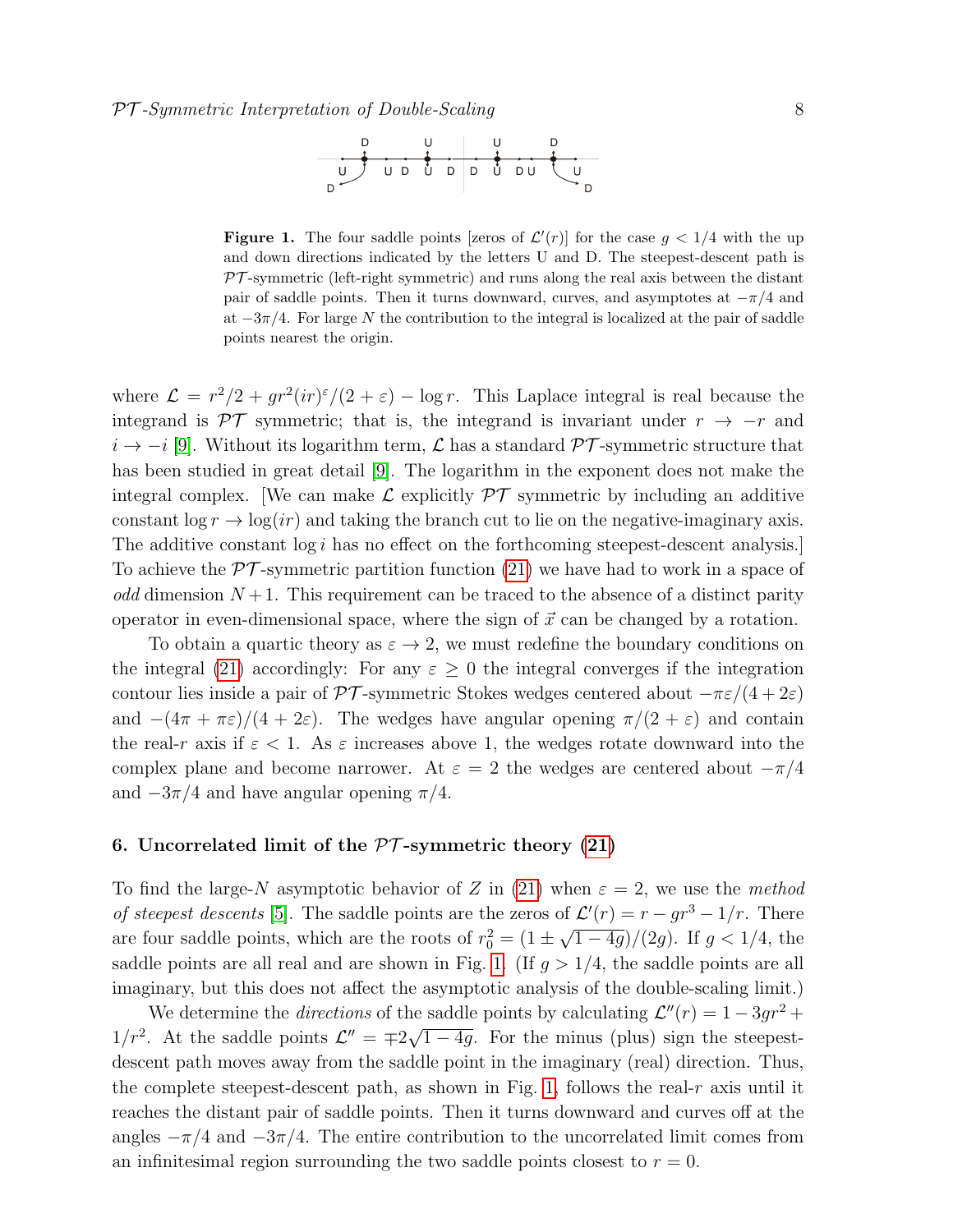#### <span id="page-9-0"></span>7. Correlated limit of the  $\mathcal{PT}$ -symmetric theory

In the correlated limit the critical point is determined by requiring that  $\mathcal{L}''(r) = 0$  in addition to  $\mathcal{L}'(r) = 0$ . The critical value of the coupling constant is  $g_{\text{crit}} = 1/4$ . At this value of g there is a coalescence of the two uncorrelated saddle points at  $r_{\text{crit}} = \pm \sqrt{2}$ , as shown in Fig. [2.](#page-9-1) The steepest curve is shown in Fig. [2](#page-9-1) and the contribution to the integral in the double-scaling limit comes from four infinitesimal regions at the saddle points, two horizontal and two at  $60°$  angles. We must now evaluate four *convergent* integrals of the form  $\int_0^L dr e^{ar^2 + br^3}$ , where  $L = \infty$  or  $L = \infty e^{-i\pi/3}$ . Each of these integrals separately gives a combination of Airy functions and a  $_2F_2$  hypergeometric function. However, we will now demonstrate that when the four integrals are combined there is a dramatic simplification and the result is identical to that in [\(18\)](#page-7-3).



<span id="page-9-1"></span>**Figure 2.** Correlated limit of Fig. [1.](#page-8-1) At  $g = g_{\text{crit}}$  the quadratic saddle points coalesce to form cubic saddle points with up and down directions indicated by U and D. The steepest path now runs along the real axis between the saddle points. At the saddle points it veers off at 60 $\degree$  angles, curves, and asymptotes at  $-\pi/4$  and at  $-3\pi/4$ .

We begin with the integral  $\int dr e^{-r^2+r^3/(3\sqrt{\gamma})}$ , where  $\gamma = G^3 N/2$  and  $G = \sqrt{\frac{G^3 N}{2}}$  $\overline{1-4g}$ . Note that the sign of  $\lambda$  is reversed in [\(21\)](#page-7-5) compared with [\(15\)](#page-6-2). There are four saddle points of cubic type. This gives rise to two integrals for each saddle point:

$$
\int_{-\infty}^{0} dr + \int_{0}^{\infty e^{-i\pi/3}} dr + \text{ complex conjugate.}
$$

In the first integral we replace  $r \to -r$  and in the second we replace  $r \to re^{-i\pi/3}$ . The first integral then becomes  $3^{1/3}\gamma^{1/6}\int_0^\infty e^{fu^2-u^3}$ , where  $f = -3^{2/3}\gamma^{1/3}$ , and the second becomes  $3^{1/3}\gamma^{1/6}e^{-i\pi/3}\int_0^\infty e^{fu^2-u^3}$ , where  $f=e^{i\pi/3}3^{2/3}\gamma^{1/3}$ . Next, we use the identity

$$
\int_0^\infty e^{fu^2 - u^3} = 2\pi e^{2f^3/27} 3^{-4/3} \text{Bi}\left(3^{-4/3}f^2\right) + \frac{f}{3} \, _2F_2\left(\frac{1}{2}, 1; \frac{2}{3}, \frac{4}{3}; \frac{4f^3}{27}\right),\, (22)
$$

where the generalized hypergeometric function is defined by the Taylor series

$$
{}_2F_2(a,b;c,d;z) \equiv \frac{\Gamma(c)\Gamma(d)}{\Gamma(a)\Gamma(b)} \sum_{n=0}^{\infty} \frac{\Gamma(a+n)\Gamma(b+n)}{n!\Gamma(c+n)\Gamma(d+n)} z^n.
$$

For both the first integral and the second integral,  $z = -4\gamma/3$ . Thus, the two hypergeometric functions are real and identical, their sum exactly cancels, and only the Bi functions remain. There are four such Airy functions:

$$
2\pi e^{-2\gamma/3}3^{-4/3}\left[2\text{Bi}\left(\gamma^{2/3}\right)-e^{2i\pi/3}\text{Bi}\left(e^{2i\pi/3}\gamma^{2/3}\right)-e^{-2i\pi/3}\text{Bi}\left(e^{-2i\pi/3}\gamma^{2/3}\right)\right].
$$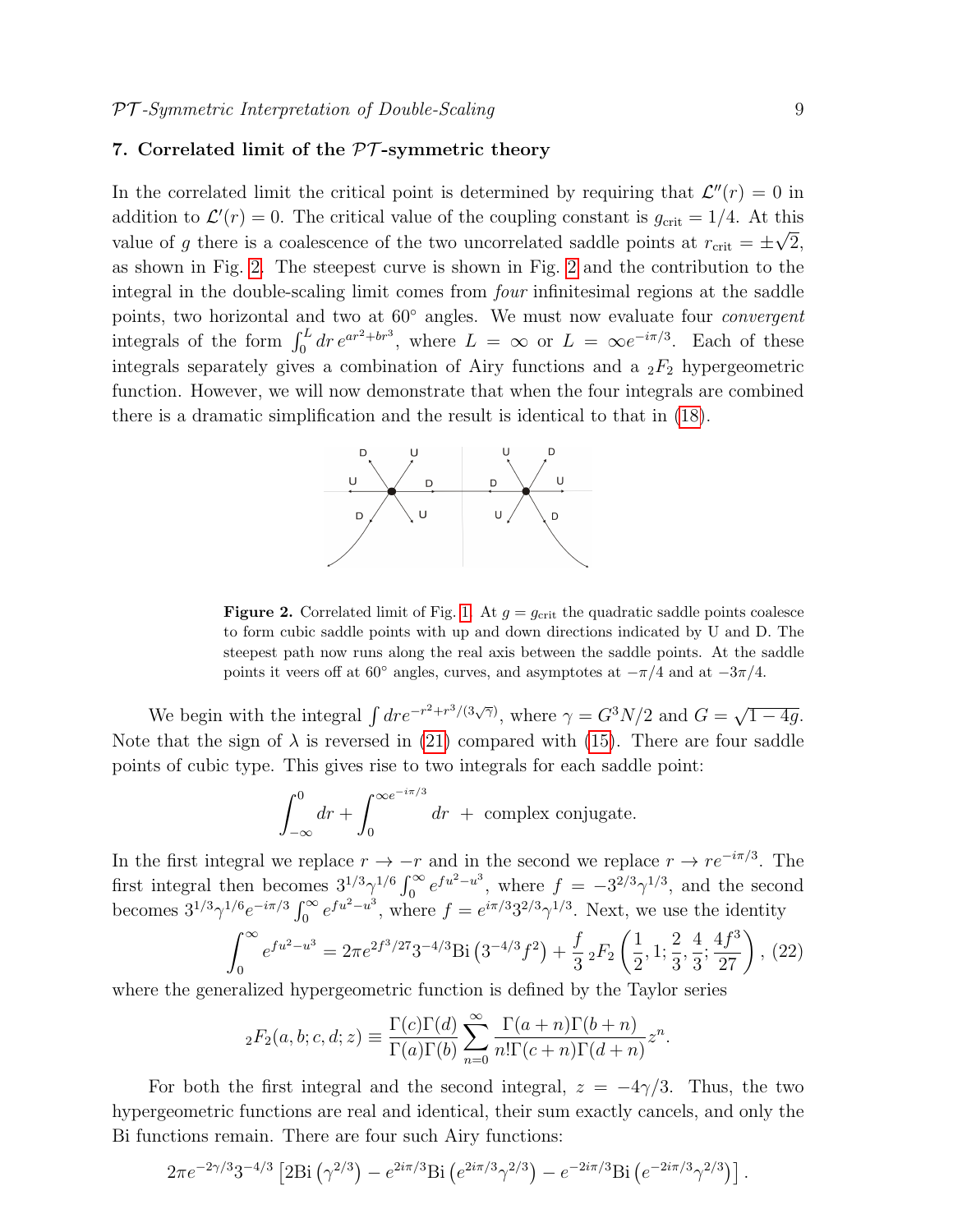We simplify this expression by using the identity  $\text{Bi}(z) + \omega \text{Bi}(\omega z) + \omega^2 \text{Bi}(\omega^2 z) = 0$  [\[6\]](#page-10-5). The final result for the integration is therefore  $2\pi e^{-2\gamma/3}3^{-1/3}$ Bi  $(\gamma^{2/3})$ . This concludes the demonstration.

#### <span id="page-10-9"></span>8. Final remarks

We have shown that the key to constructing and interpreting the double-scaling limit is continuing in  $\varepsilon$  rather than in q. In the past the way to deal with a negative-quartic potential has been to imagine an analytic continuation from positive  $g$  to negative  $g$ . However, this procedure would give complex-energy eigenvalues because the path from positive to negative g crosses branch cuts in the coupling-constant plane, which is a multisheeted Riemann surface [\[13\]](#page-11-2). We have used a different analytic continuation,  $\varepsilon$  :  $0 \to 2$ , which does not involve the coupling constant. To do so, we have written the potential in manifestly  $\mathcal{PT}$ -symmetric form. The complex potentials for all  $\varepsilon \geq 0$ give real partition functions and at  $\varepsilon = 2$  we have made contact with the quartic theory obtained in the conventional double-scaling limit.

CMB was supported by the U.K. Leverhulme Foundation and the U.S. Department of Energy.

- <span id="page-10-0"></span>[1] C. M. Bender, S. F. Brandt, J.-H. Chen, and Q. Wang, Phys. Rev. D  $71$ , 025014 (2005); G. Källén and W. Pauli, Mat.-Fys. Medd. 30, No. 7, 1-23 (1955).
- <span id="page-10-1"></span>[2] C. M. Bender and P. D. Mannheim, Phys. Rev. Lett. 100, 110402 (2008).
- <span id="page-10-2"></span>[3] T. Curtright, E. Ivanov, L. Mezincescu, and P. K. Townsend, JHEP 0704:020 (2007); T. Curtright and A. Veitia, J. Math. Phys. 48, 102112 (2007); E. A. Ivanov and A. V. Smilga, JHEP 0707:036 (2007).
- <span id="page-10-3"></span>[4] We extend our analysis to one-dimensional space time (quantum mechanics) by using an  $O(N)$ symmetric Schrödinger equation (C. M. Bender, M. Moshe, and S. Sarkar, in preparation). The problem here is that in the double-scaling limit the resulting potential violates the boundary conditions imposed on the original potential. For earlier papers on  $O(N)$ -symmetric quantum-mechanical systems see C. M. Bender, L. D. Mlodinow, and N. Papanicolaou, Phys. Rev. D 25, 1305 (1982); T. C. Germann, D. R. Herschbach, M. Dunn, and D. K. Watson, Phys. Rev. Lett. 74, 658 (1995); D. K. Watson and D. Z. Goodson, Phys. Rev. A 51, R5 (1995).
- <span id="page-10-4"></span>[5] See, for example, C. M. Bender and S. A. Orszag, Advanced Mathematical methods for Scientists and Engineers (McGraw-Hill, New York, 1978), chap. 6.
- <span id="page-10-5"></span>[6] I. S. Gradshteyn and I. M. Ryzhik, Tables of Integrals, Series, and Products (Academic Press, San Diego, 2000), 6th ed.
- <span id="page-10-6"></span>[7] See, for example, M. Mariño, "Lectures on non-perturbative effects in large N theory, matrix models and topological strings," Notes of lectures held at the conference of the Reearch Programm on Topological String Theory, Modularity & non-perturbative Physics, ESI, Vienna; Notes available under<http://www.th.physik.uni-bonn.de/People/rauch/viennamarino.pdf> and M. Mariño, JHEP 0812 (2008) 114 [\[arXiv:0805.3033](http://arxiv.org/abs/0805.3033) [hep-th]]. See also C. M. Bender and S. P. Klevansky, Phys. Rev. Lett. 105, 031601 (2010).
- <span id="page-10-7"></span>[8] Z. Ahmed, C. M. Bender, and M. V. Berry, J. Phys. A: Math. Gen. 38, L627-L630 (2005); H. F. Jones and J. Mateo, Phys. Rev. D 73, 085002 (2006); C. M. Bender, D. C. Brody, J.-H. Chen, H. F. Jones, K. A. Milton, and M. C. Ogilvie, Phys. Rev. D 74, 025016 (2006).
- <span id="page-10-8"></span>[9] C. M. Bender, Rep. Prog. Phys. 70, 947 (2007).
- <span id="page-10-10"></span>[10] K. G. Wilson, Phys. Rev. D 7, 2911 (1973). The large-N limit was first used for spin models by H. E. Stanley, Phys. Rev. 176, 718 (1968), who showed its relation to the Berlin-Kac spherical